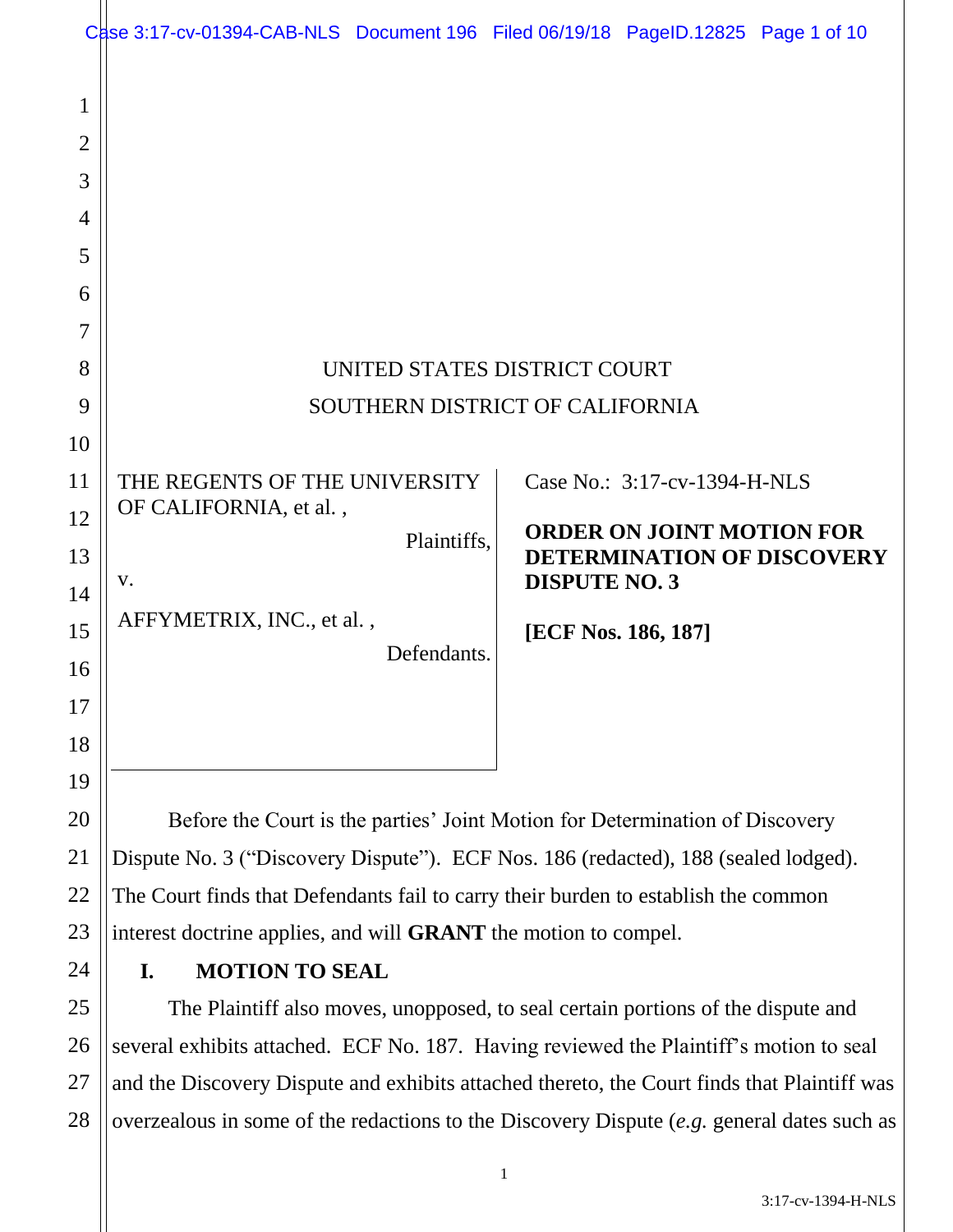month and year). However, there is good cause to seal the exhibits attached to the Discovery Dispute, and all the redactions correlate to the information contained in the exhibits. The Motion to Seal is **GRANTED**.

## **II. BACKGROUND**

1

2

3

4

7

11

14

15

16

17

18

19

20

21

22

23

24

25

26

 $\overline{a}$ 

27

28

5 6 8 9 10 12 13 This is a patent infringement case regarding fluorescent dyes used as biomarkers. ECF No. 101 (First Amended Complaint). Defendant Affymetrix is alleged to have infringed Plaintiff's patented dyes through creation of "Super Bright" dyes. *Id.* In the course of discovery, Plaintiff obtained documents (presumably by way of subpoena though the parties do not specify) from third party AAT, a company Defendants "used to design and manufacture the accused dye molecules." ECF No. 188 at 1. The Discovery Dispute presents disagreement over the assertion of privilege for an attachment to an email that was inadvertently produced by AAT and subsequently clawed-back. ECF No. 188 at 1.

The email in question was sent from Travis Jennings, an Affymetrix scientist, to Steven Yee, Affymetrix's in house counsel. ECF No. 188 at 10. Included as carbon copy recipients were also: Ryan Simon, Affymetrix general counsel; Dan St. Louis (whose relationship is neither identified nor challenged); and—the point of controversy—Jack Diwu, the lead scientist and principal for third party AAT. *Id.* at 2, 10. At the time the email was sent, AAT and Affymetrix were negotiating but had not yet executed a License and Supply Agreement. *Id.* at Ex. E. Plaintiff argues that inclusion of Mr. Diwu on the email chain destroys any claim of privilege and the document must be produced. Alternatively, Plaintiff argues the attachment contains facts not communications and so, cannot be privileged. Defendants argue an exception to the waiver of privilege, the common interest doctrine, applies, and is properly being asserted by both Defendants and AAT to prevent production of the attachment in question.<sup>1</sup>

 $1$  The Court agrees with Defendants that no other documents are before the Court apart from the single attachment identified in Exhibit A. ECF No. 188 at 8, n 4.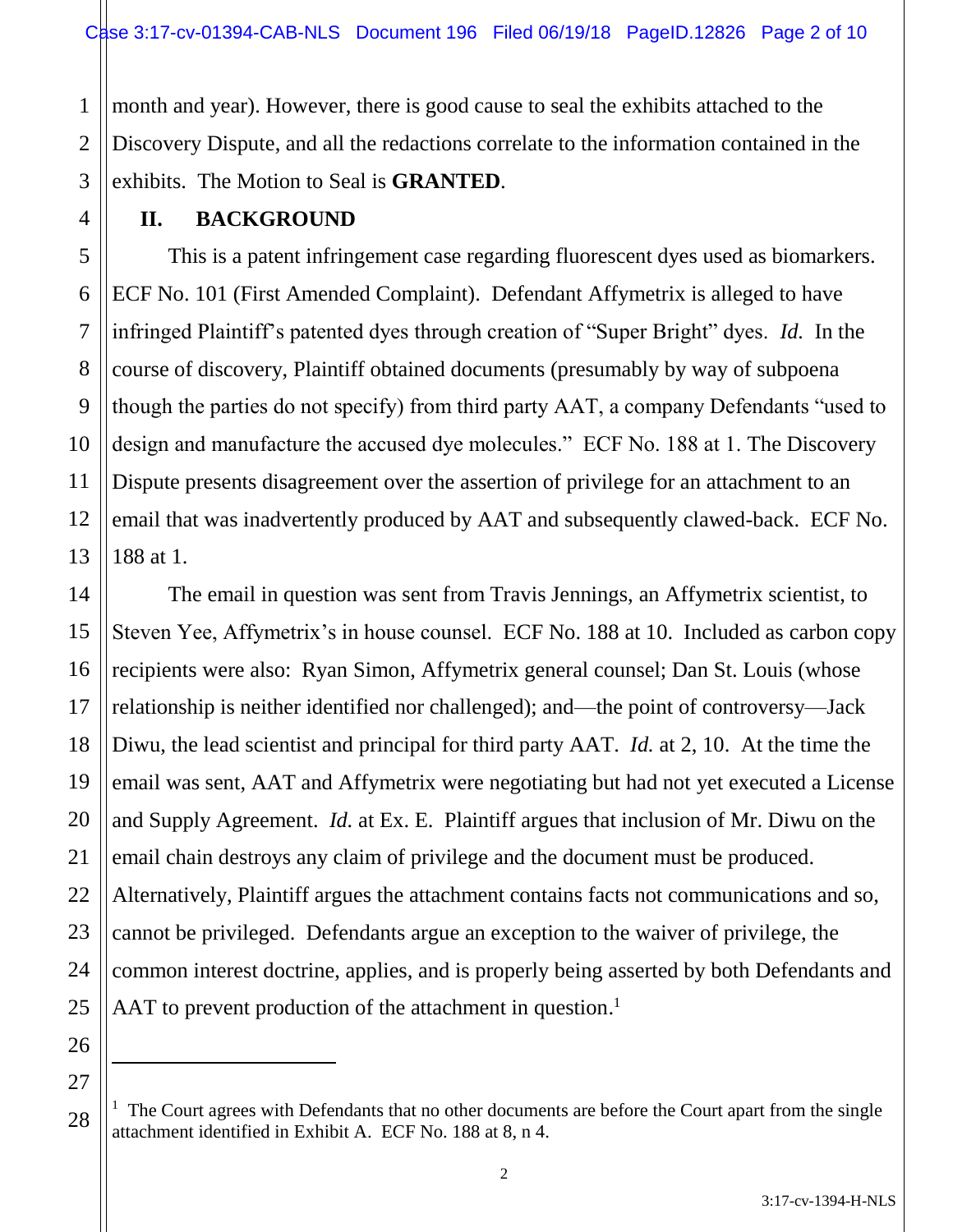## **III. LEGAL STANDARDS**

1

2

3

4

5

6

7

8

9

11

12

13

14

15

17

18

20

21

22

23

24

25

Where issues are not unique to patent law, the law of the circuit in which the dispute arises is applicable. *In re Regents of U. of California*, 101 F.3d 1386, 1390 (Fed. Cir. 1996) (applying Seventh Circuit law to privilege issue in patent case); *Phoenix Sols. Inc. v. Wells Fargo Bank, N.A.*, 254 F.R.D. 568, 576 (N.D. Cal. 2008) ("the issue of waiver itself and the scope of that waiver as it applies to other documents does not fall exclusively in the realm of patent law and therefore the court will consider Ninth Circuit law for that determination.") (*citing GFI, Inc. v. Franklin Corp.,* 265 F.3d 1268, 1272 (Fed. Cir. 2001)).

10 16 19 The attorney-client privilege protects confidential communications between a client and his or her attorney for the purposes of obtaining legal advice. *In re Grand Jury Investigation*, 974 F.2d 1068, 1070 (9th Cir. 1992). The party asserting the attorneyclient privilege has the burden of establishing the existence of the attorney-client privilege. *Id.* at 1070-71. The party asserting the privilege must establish: "(1) Where legal advice of any kind is sought (2) from a professional legal adviser in his capacity as such, (3) the communications relating to that purpose, (4) made in confidence (5) by the client, (6) are at his instance permanently protected (7) from disclosure by himself or by the legal adviser, (8) unless the protection be waived." *Id.* at 1071 n.2 (quoting *Matter of Fischel*, 557 F.2d 209, 211 (9th Cir. 1977)).

Attorney-client communications "made in the presence of, or shared with, thirdparties destroys the confidentiality of the communications and the privilege protection that is dependent upon that confidentiality." *Nidec Corp. v. Victor Co. of Japan*, 249 F.R.D. 575, 578 (N.D. Cal. 2007) (citation omitted). Any exception to this rule must be construed narrowly to avoid "creating an entirely new privilege." *In re Pac. Pictures Corp.*, 679 F.3d 1121, 1128 (9th Cir. 2012).

26 27 28 The "common interest" or "joint defense" doctrine is an exception to the general rule that disclosure of protected material to third parties constitutes a waiver. *Nidec Corp.,* 249 F.R.D. at 578. The common interest doctrine is "designed to allow attorneys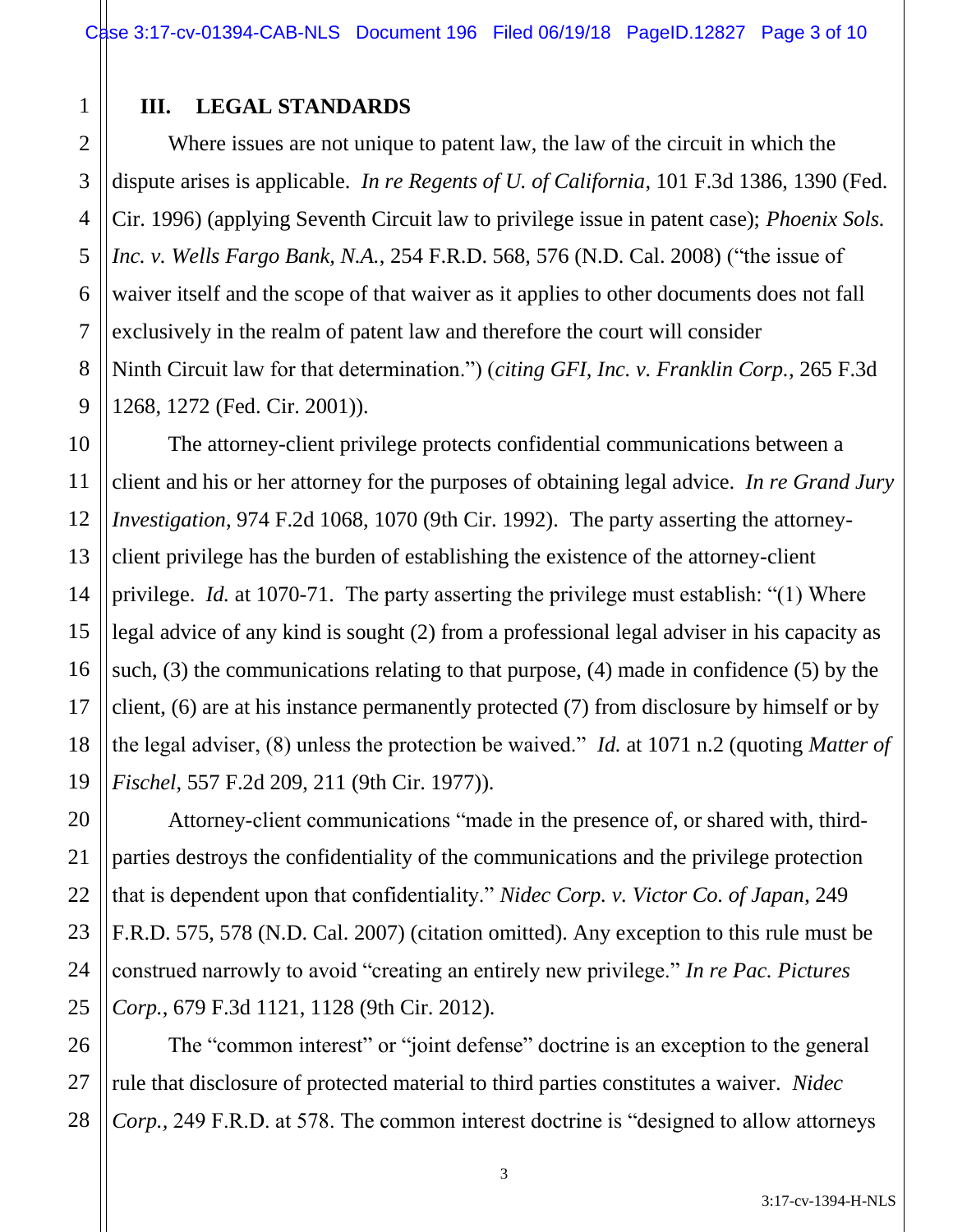1 2 3 4 5 6 7 8 9 for different clients pursuing a common legal strategy to communicate with each other." *In re Pac. Pictures Corp.*, 679 F.3d at 1129 (citing *Hunydee v. United States,* 355 F.2d 183, 185 (9th Cir. 1965)). The exception is available regardless of whether litigation has actually commenced. *Continental Oil Co. v. United States*, 330 F.2d 347, 350 (9th Cir. 1964). The common interest exception applies when "(1) the communication is made by separate parties in the course of a matter of common interest; (2) the communication is designed to further that effort; and (3) the privilege has not been waived." *U.S. v. Bergonzi*, 216 F.R.D. 487, 495 (N.D. Cal. 2003) (citing *In re Mortgage Realty Trust*, 212 B.R. 649, 653 (Bankr. C.D. Cal. 1997)).

There must be "an on-going and joint effort to set up a common defense strategy" for the common interest exception to apply. *U.S. ex rel. Burroughs v. DeNardi Corp.*, 167 F.R.D. 680, 685 (S.D. Cal. 1996). "[A] shared desire to see the same outcome in a legal matter is insufficient to bring a communication between two parties within this exception." *In re Pac. Pictures Corp.*, 679 F.3d at 1129. "Instead, the parties must make the communication in pursuit of a joint strategy in accordance with some form of agreement—whether written or unwritten." *Id.* An agreement to set up a common defense strategy "may be implied from conduct and situation, such as attorneys exchanging confidential communications from clients who are or potentially may be codefendants or have common interests in litigation." *United States v. Gonzalez*, 669 F.3d 974, 979 (9th Cir. 2012) (quoting *Continental Oil Co.*, 330 F.2d at 350).

The existence of an express or implied joint defense agreement "is not necessarily an all-or-nothing proposition." *Id.* at 981. The separate parties "need not have identical interests and may even have some adverse motives," but must share a common interest in litigation. *Id.* (citing *Hunydee*, 355 F.2d at 185). In the attorney-client privilege context, such an agreement must be founded on "a common legal, as opposed to commercial, interest." *Nidec Corp.*, 249 F.R.D. at 579 (quoting *Bank Brussels Lambert v. Credit Lyonnais (Suisse) S.A.*, 160 F.R.D. 437, 447 (S.D.N.Y. 1995)). Additionally, the

10

11

12

13

14

15

16

17

18

19

20

21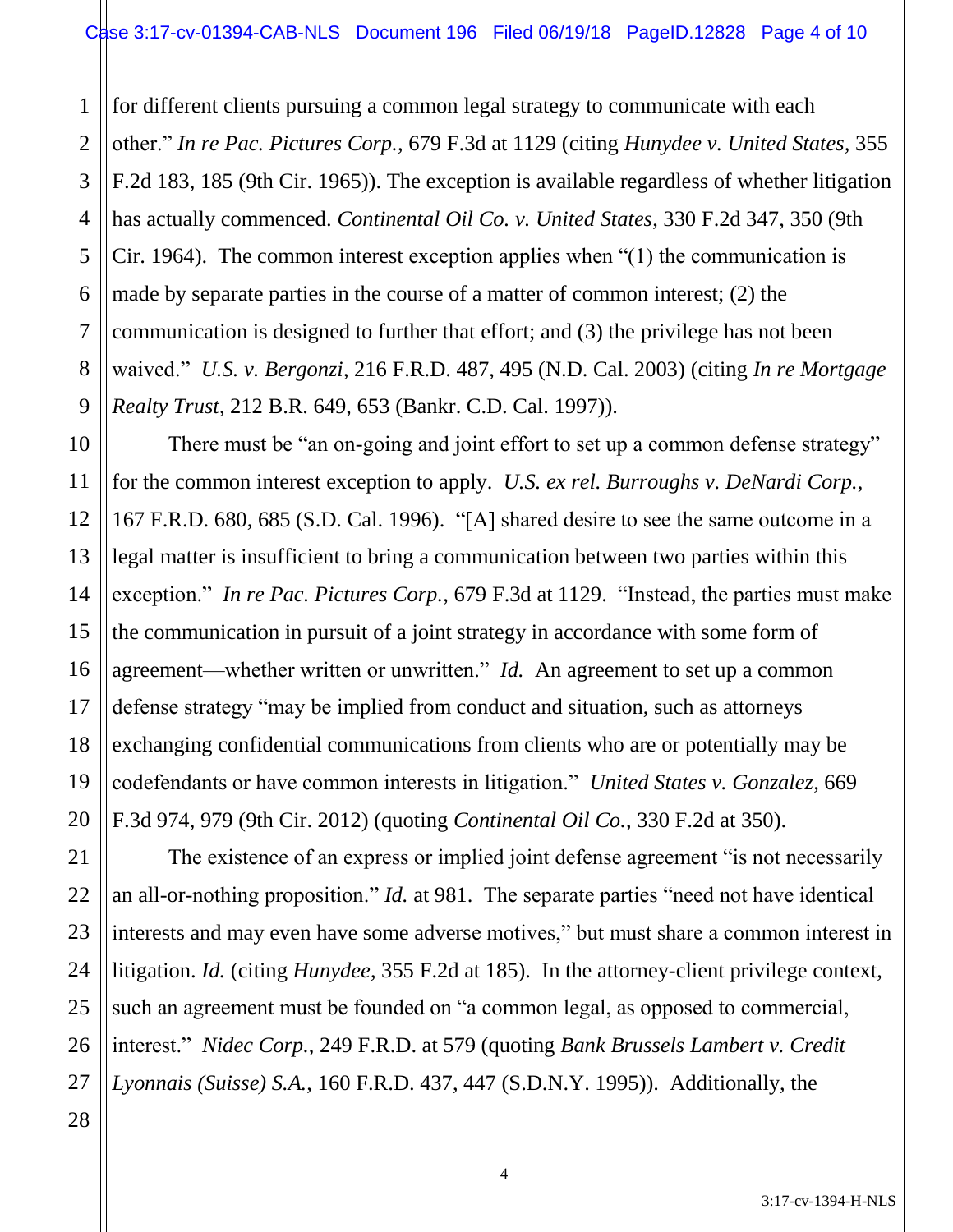1 2 communications at issue must be "designed to further *that* legal effort." *Id.* (quoting *Bergonzi*, 216 F.R.D. at 495) (emphasis in original).

3 4 5 6 7 8 9 10 11 12 13 14 15 16 17 18 19 20 "The protection of the privilege under the community of interest rationale, however, is not limited to joint litigation preparation efforts. It is applicable whenever parties with common interests join forces for the purpose of obtaining more effective legal assistance." *Id.* at 578 (quoting Rice, Attorney Client Privilege in the United States § 4:36, at 216). Parties may have both common commercial and legal interests, such as when the parties are discussing a merger or negotiating for a patent license. *See, e.g.*, *Louisiana Mun. Police Employees Ret. Sys. v. Sealed Air Corp.*, 253 F.R.D. 300, 310 (D.N.J. 2008) ("The weight of case law suggests that, as a general matter, privileged information exchanged during a merger between two unaffiliated business would fall within the common-interest doctrine.") (quoting *Cavallaro v. United States*, 153 F.Supp.2d 52, 61 (D. Mass. 2001), *aff'd* 284 F.3d 236 (1st Cir. 2002)); *In re Regents of Univ. of California*, 101 F.3d 1386, 1390 (Fed. Cir. 1996) (communications between defendant and third party negotiating for exclusive license to defendant's patents were protected under the common interest exception, reasoning in part that the communications were designed to reduce or avoid litigation). *Compare Santella v. Grizzly Indus., Inc.*, 286 F.R.D. 478, 482 (D. Or. 2012) (third party waived privilege when it sent "offering package" with its attorney's opinion to numerous potential investors because potential investors had only a commercial interest in the information).

## **IV. DISCUSSION**

21

22

23

24

25

26

27

28

Plaintiff raises three arguments in its motion to compel production: First, that applicable Ninth Circuit law regarding attorney-client privilege requires that each side be represented for any common interest or joint defense exception to the rules of waiver to be applicable. Second, that even in the absence of an attorney to represent AAT, there was not an agreement between AAT and Affymetrix sufficient to support a common interest. Third and finally, that the attachment in question contains facts and not communications and so, is not subject to protection.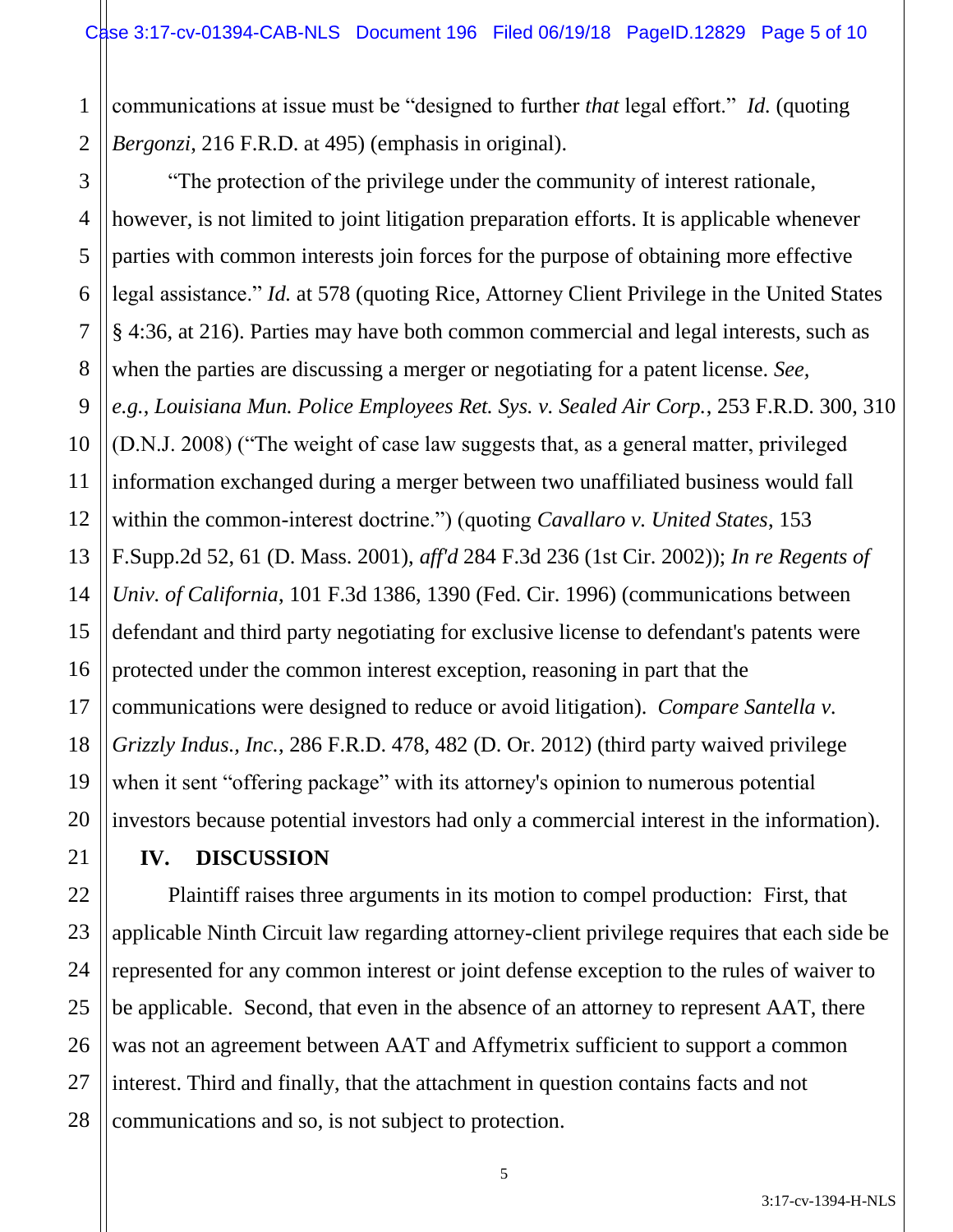1 2 3 4 5 6 7 8 9 10 11 12 13 14 15 16 17 18 19 20 Here, neither party disputes that the email to which the challenged document is attached sought legal advice; it is simply Mr. Diwu's relationship to Affymetrix that causes challenge, and falls into a somewhat nebulous area. Confidential communications between inventors or employees who work for the same employer can retain their privilege so long as they are "made in furtherance securing legal advice." § 42:51.50 Communications among inventors, 7 Annotated Patent Digest (Matthews) § 42:51.50; *Park v. Cas Enterprises, Inc.*, 08-CV-0385 DMS (NLS), 2009 WL 3565293, at \*3 (S.D. Cal. Oct. 27, 2009), *abrogated on other grounds In re Queen's U. at Kingston*, 820 F.3d 1287 (Fed. Cir. 2016) (holding communications between non-attorney employees about "its patent application and [plaintiff's] patents" were privileged because made at the direction of counsel and intended to seek legal advice); *see also*, § 42:45 Intra-corporate communications between non-lawyers, 7 Annotated Patent Digest § 42:45 ("Communications among non-attorneys corporate employees where the dominant purpose is to secure legal advice from an attorney may be privileged"). However here, there is also no dispute that Mr. Diwu was an employee of AAT, a separate company and employer. Though not within the Ninth Circuit, at least one case held communications between co-inventors not employed by the same company are *not* privileged. *Braun v. Medtronic Sofamor Danek, Inc.*, 2:10-CV-1283, 2013 WL 4537776, at \*2 (D. Utah Aug. 27, 2013) (finding letter conveying legal advice from in-house attorney to employee subsequently disclosed to third-party co-inventor was not privileged).

21 22 23 24 25 26 27 28 Both the Ninth Circuit and this Court have held that communications between corporate counsel and a third party can retain their privilege *if* the third party is the functional equivalent of an employee. *United States v. Graf,* 610 F.3d 1148, 1159 (9th Cir. 2010) (holding an outside consultant's role in the company was that of a functional employee, thus implicating the corporate attorney-client privilege.); *Gen-Probe Inc. v. Becton, Dickinson and Co.*, 09CV2319 BEN NLS, 2012 WL 1155709, at \*3 (S.D. Cal. Apr. 6, 2012) (holding privilege extends to plaintiff's patent prosecution counsel's communications with third party independent contractor hired specifically for the project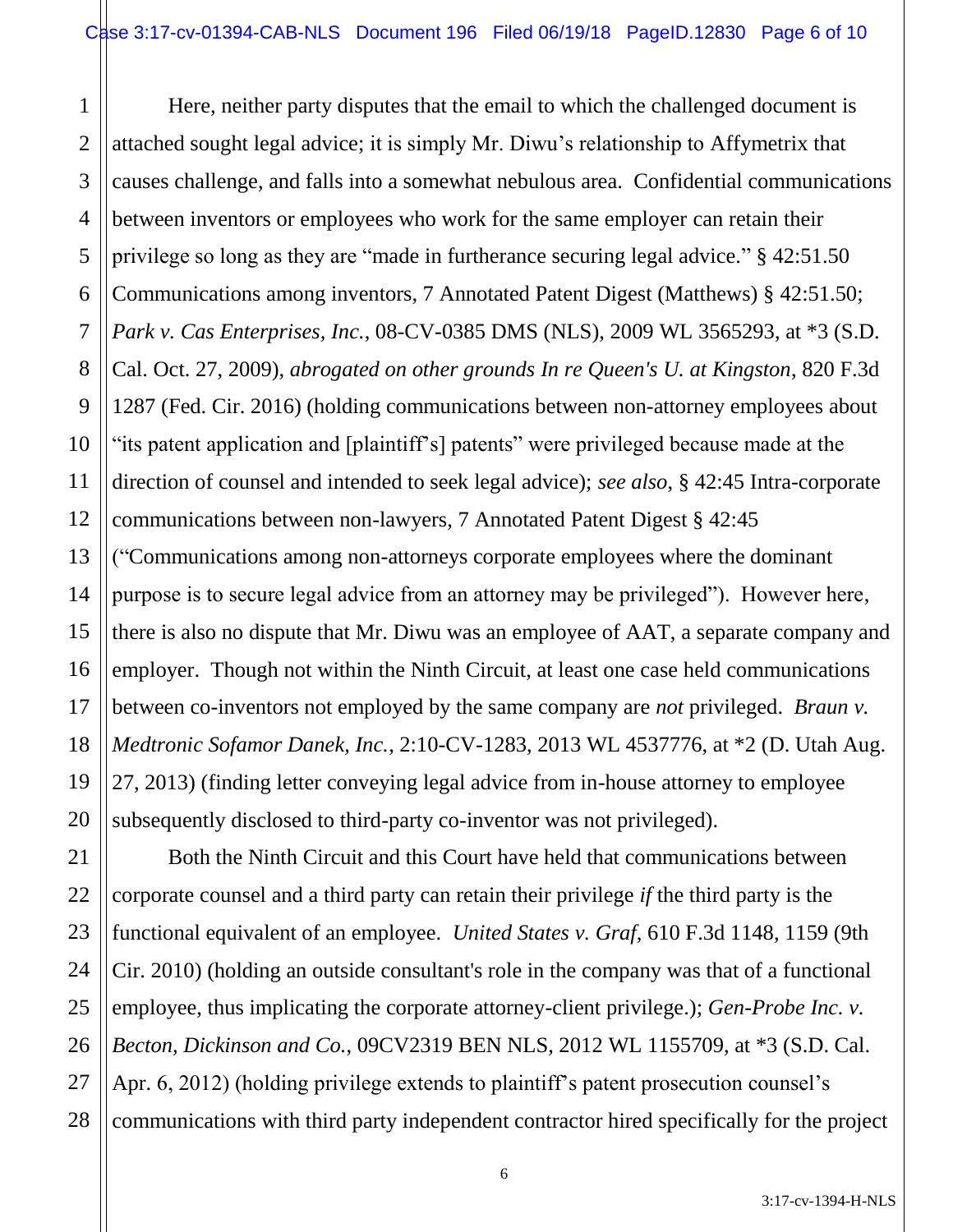1 2 3 4 and thus, the functional equivalent of employee). Here, no party argues that Mr. Diwu was the functional equivalent of an employee of Affymetrix. AAT is a separate company, and the patent was eventually jointly assigned to both Affymetrix and AAT. ECF No. 188 at 10.

5 6 8 As neither a co-worker nor the functional equivalent of an employee, this case presents a third party business associate that was included on a communication between Affymetrix and its counsel. Accordingly, privilege was waived by Mr. Diwu's inclusion, unless the common interest exception applies.

7

9

10

11

12

13

14

15

17

19

21

22

 $\ddot{\phantom{a}}$ 

23

24

16 18 20 Plaintiff argues that the common interest doctrine cannot be asserted because AAT did not have separate counsel. There is support for the position that all parties must be represented by counsel for the common interest exception to apply, distinguishing a jointdefense/co-client situation<sup>2</sup> (i.e., two parties who hire the same attorney), from a common interest arrangement (i.e. two parties with separate counsel whose legal interests are aligned). *In re P. Pictures Corp.*, 679 F.3d 1121, 1129 (9th Cir. 2012) (the "common interest" or "joint defense" rule is an exception to ordinary waiver rules designed to allow attorneys for different clients pursuing a common legal strategy to communicate with each other"); *FSP Stallion 1, LLC v. Luce*, 2:08-CV-01155-PMP, 2010 WL 3895914, at \*18 (D. Nev. Sept. 30, 2010) ("the majority of courts apply the common interest doctrine where parties are represented by separate counsel but engaged in a common legal enterprise"); Restatement (Third) of the Law Governing Lawyers § 76 (2000) (cmt. d, "A

<sup>25</sup> 2 Defendants do not argue that Affymetrix's in-house counsel represents AAT. They do attempt to argue that Affymetrix's in-house counsel represents the parties joint "interests." However, the Court agrees that attorneys must represent clients, not interests. *Telectronics Proprietary, Ltd. v. Medtronic, Inc.*, 836 F.2d 1332, 1338 (Fed. Cir. 1988) ("The bottom line, however, is

<sup>26</sup> 27 28 that attorneys represent *clients*—not legal positions or patents.")(emphasis in original); *see also, Alchemy II, Inc. v. Yes! Ent. Corp.*, 844 F. Supp. 560, 565 (C.D. Cal. 1994) (examining *Telectronics,* and holding that licensor of copyrights did not become a client of law firm hired by exclusive licensee of copyrights for purposes of prosecution: "Alchemy did not become a client of Brown & Bain by virtue of the fact that it licensed its copyrights to WOW.")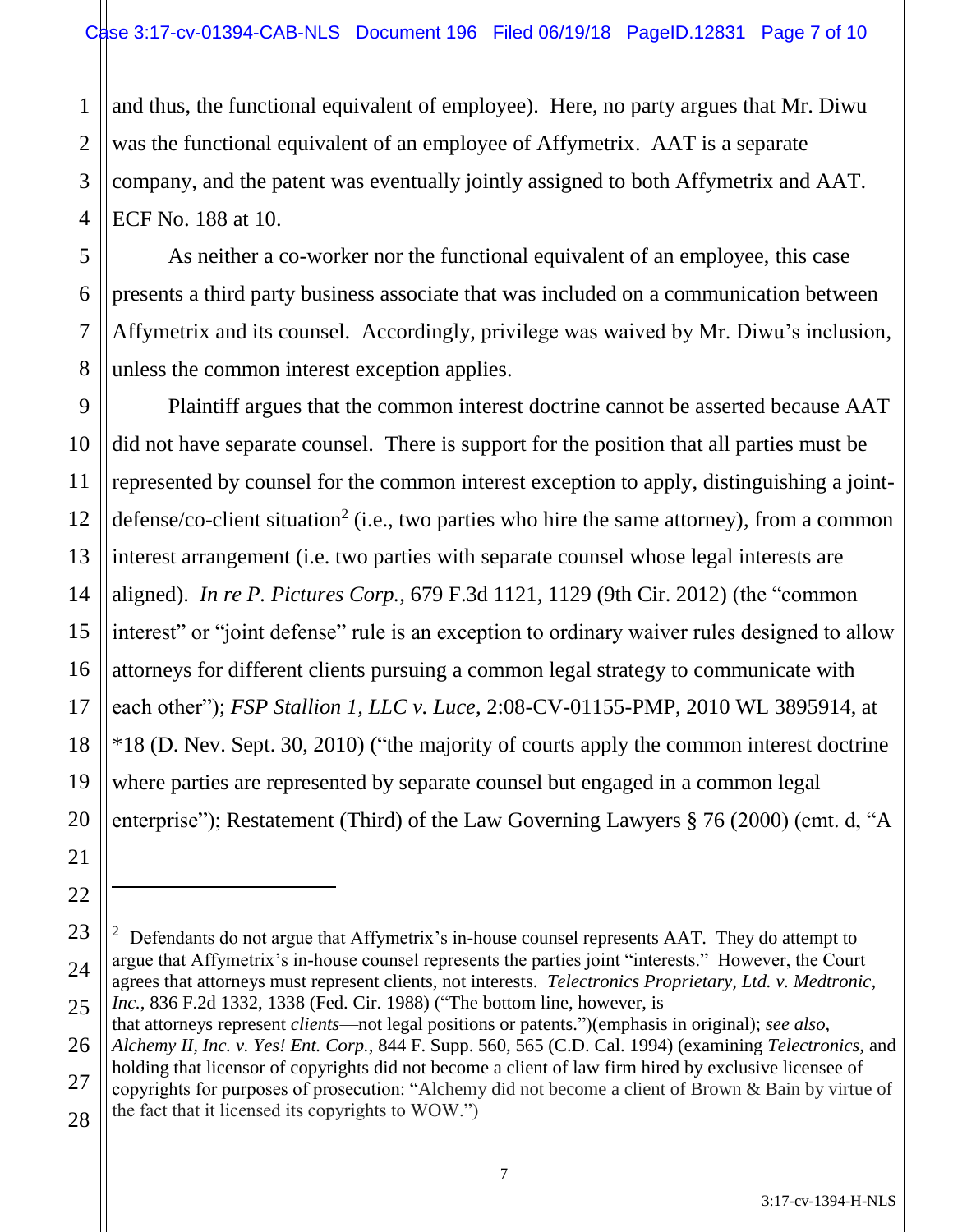1 2 3 4 5 6 7 8 9 10 11 12 13 14 15 16 17 18 19 20 21 22 23 person who is not represented by a lawyer and who is not himself or herself a lawyer cannot participate in a common-interest arrangement within this Section."). *See also, California Inst. of Tech. v. Hughes Commun., Inc.*, 213CV07245MRPJEM, 2015 WL 11120674, at \*1 (C.D. Cal. Feb. 24, 2015) (finding the common interest exception inapplicable because the documents were not privileged in the first instance and Caltech has not shown that the parties "had agreed to a joint legal strategy with any attorney"). The requirement that each party to a common interest arrangement have an attorney also comports with the intent behind the common interest privilege, to permit attorneys to develop a joint legal strategy; the development of legal strategy requires the participation of lawyers. *In re Grand Jury Subpoenas, 89-3 and 89-4, John Doe 89-129*, 902 F.2d 244, 248, 249 (4th Cir. 1990) ("The concept of a joint defense privilege first arose in the context of criminal co-defendants whose attorneys shared information in the course of devising a joint strategy for their clients' defense."); *FSP Stallion 1, LLC v. Luce*, 2:08- CV-01155-PMP, 2010 WL 3895914, at \*16 (D. Nev. Sept. 30, 2010) ("It serves to protect the confidentiality of communications passing from one party to the attorney for another party where a joint defense effort or strategy has been decided upon and undertaken by the parties and their respective counsel."); § 42:35.General aspects of the "common interest" or "joint defense" doctrine, 7 Annotated Patent Digest § 42:35 ("The 'common interest' or 'joint defense' doctrine 'generally allows a defendant to assert the attorney-client privilege to protect his statements made in confidence not only to his own lawyer, but to an attorney for a co-defendant for a common purpose related to the defense of both.") (*quoting For Your Ease Only, Inc. v. Calgon Carbon Corp*., No. 02 C 7345, 2003 WL 1989611, \*3 (N.D. Ill. April 28, 2003)).

24 26 28 While this Court was not able to locate any Ninth Circuit precedent that *explicitly*  requires both parties be represented by separate counsel, nor was there any precedent that extended the benefits of the common interest exception to the attorney client privilege when the disclosure at issue involved an unrepresented third-party employed by a separate entity. *See Rembrandt Pat. Innovations, LLC v. Apple Inc*, C 14-05093 WHA,

25

27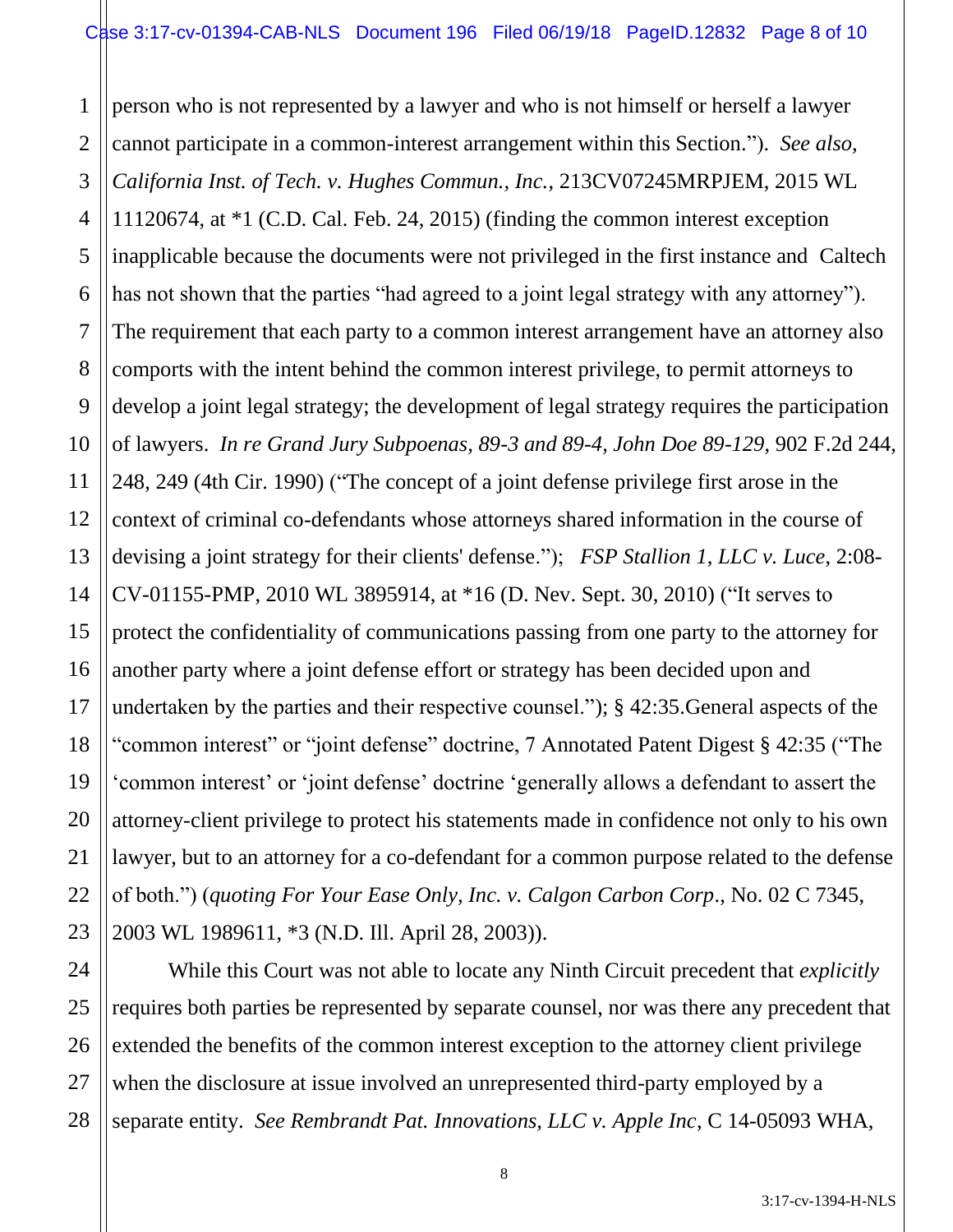1 2 3 4 5 6 7 8 9 10 11 12 13 14 15 2016 WL 427363, at \*3 (N.D. Cal. Feb. 4, 2016) (invoking common interest doctrine to prevent production of communications exchanged between the university and its counsel that were later disclosed to the named inventors, all of whom were students or employees of the university, and were found to have a legal interest in royalties from the patent). Review of case law regarding common interest exception within the Ninth Circuit reveals that in analogous cases where the common interest exception was applied in the attorneyclient (as opposed to work-product<sup>3</sup>) context, the parties on both sides of the equation were represented by counsel. *Youngevity Intl., Inc. v. Smith*, 16-CV-704 BTM (JLB), 2017 WL 4227025, at \*2–4 (S.D. Cal. Sept. 22, 2017), *objections overruled*, 16-CV-704 BTM (JLB), 2017 WL 6043669 (S.D. Cal. Dec. 5, 2017) (finding the common interest doctrine prevented production of emails where all parties represented, though counsel not included on one of the emails disclosed); *In re Mortg. & Realty Tr.*, 212 B.R. 649, 653 (Bankr. C.D. Cal. 1997) (applying common interest exception to prevent disclosure of communications among company executive, company's bankruptcy counsel, and counsel for the creditors' committee).

Defendants rely heavily on *In re Regents of the University of California, ("Regents")* 101 F.3d 1386 (Fed. Cir. 1996) to argue the common interest exception should apply. ECF No. 188 at 13-14. In *Regents,* the Federal Circuit held the common interest exception prevented the disclosure of communications between UC and Eli

16

17

18

19

20

21

 $\overline{a}$ 

<sup>22</sup> 23 24 25 26 27 28  $3$  Defendants, properly, do not assert work product privilege; but case law examining the common interest privilege in the work product context does not necessarily require representation on all sides. *See, e.g., Eagle Harbor Holdings, LLC v. Ford Motor Co.*, C11-5503 BHS, 2015 WL 196713, at \*2 (W.D. Wash. Jan. 14, 2015) (holding the common interest privilege did not extend to communications with business partners, "even if the communication includes advice from counsel….On the other hand, the common interest privilege may be used to protect work-product that is disclosed to third parties."); *Nidec Corp. v. Victor Co. of Japan*, 249 F.R.D. 575, 580 (N.D. Cal. 2007) ("Finally, the Court notes that, although the common interest exception to waiver requires that a disclosure be made in furtherance of a common legal interest in order to preserve the attorney-client privilege, the disclosure to a third party does not necessarily constitute a waiver of the work product privilege."); *Pulse Engr., Inc. v. Mascon, Inc.*, CIV. 08CV0595JM(AJB), 2009 WL 3234177, at \*4 (S.D. Cal. Oct. 2, 2009) (invoking common interest to prevent disclosure where only work-product protection raised).